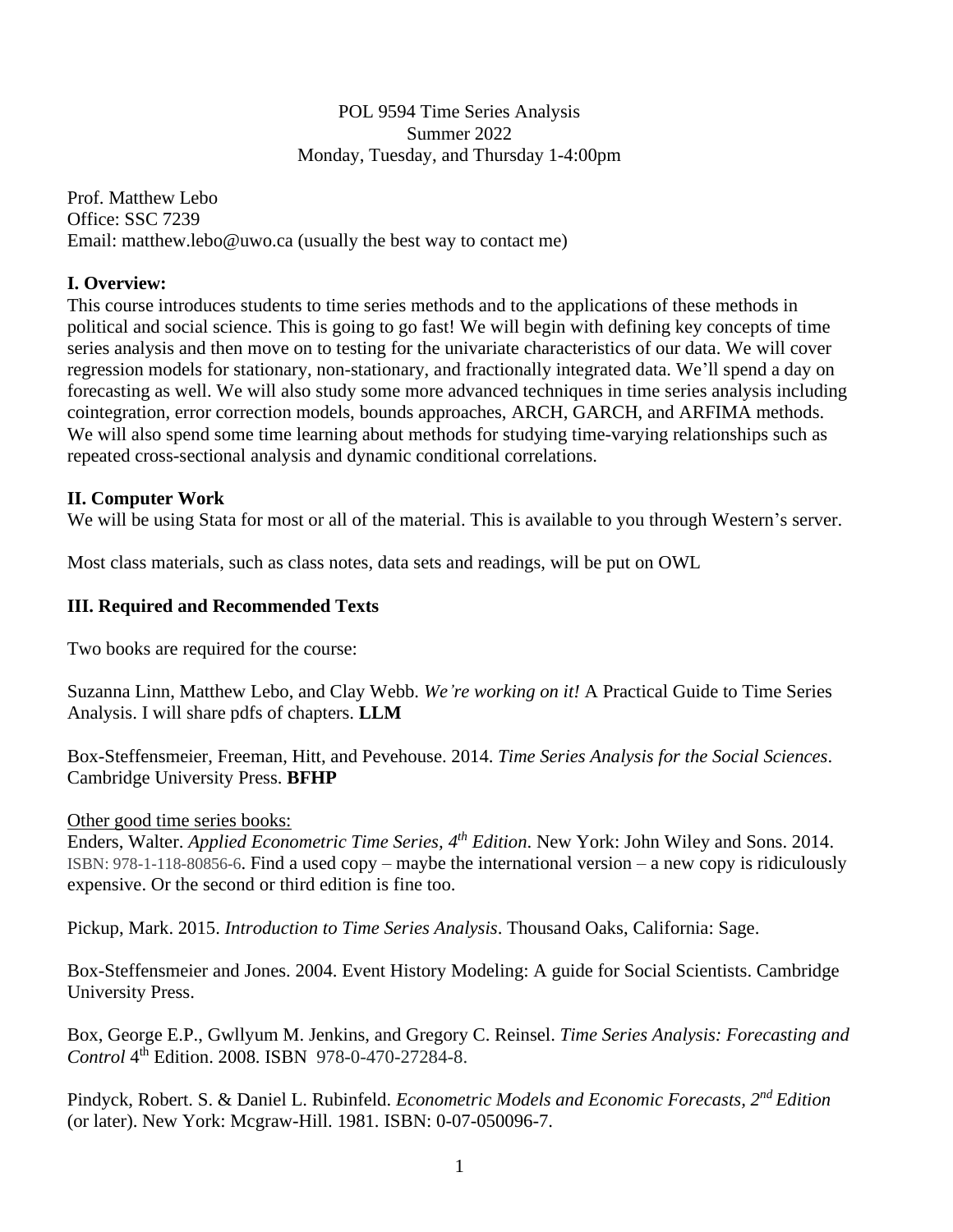McCleary and Hay. 1980. *Applied Time Series Analysis for the Social Sciences*. *An out-of-print classic.* 

Engle, R.F. and C.W.J. Granger, Eds. *Long-run Relationships: Readings in Cointegration*. Oxford, UK: Oxford University Press. 1991. ISBN: 0-19-828338-5. *A classic book by the guys who won the Nobel Prize in large part for developing this methodology.*

## **IV. Course Requirements**

Students are expected to do all the assigned reading and to attend all classes. Course evaluation will be based on:

3 graded homework assignments: 10% each. One paper: 40%. Final Exam: 30%

I strongly advise students to begin data collection very early in the semester. With a good data set in hand you can do some research on a substantive problem and by the time you analyze the data for a term paper you will have many key parts to a possible journal submission.

## **V. Class Schedule and Readings**

(note: some tweaking of this will be done) Read before the class for which these are assigned.

## **Class 1 May 30 th**

Topic: Introduction to the course and review of time series fundamentals

- Notation and terminology
- Autoregression, autocorrelation and serial correlation
- Stationarity
- Exogeneity
- Weak dependence
- Trending, cycling and structural breaks
- Instability and integration

### **Readings:**

LLW, Chapters 1 & 2.

Pickup, Mark. 2015. *Introduction to Time Series Analysis*. Thousand Oaks, California: Sage Publications, Inc., Chapter 1 and Chapter 2.

**Class 2 May 31st** Topic: Testing for autocorrelation, integration, stationarity, and testing. **Reading:** 

LLW Chapters 2 and 3. BFHP – Chapter 2.

**Class 3 June 2nd** Topics: Exogeneity **Reading**: LLW Chapter 4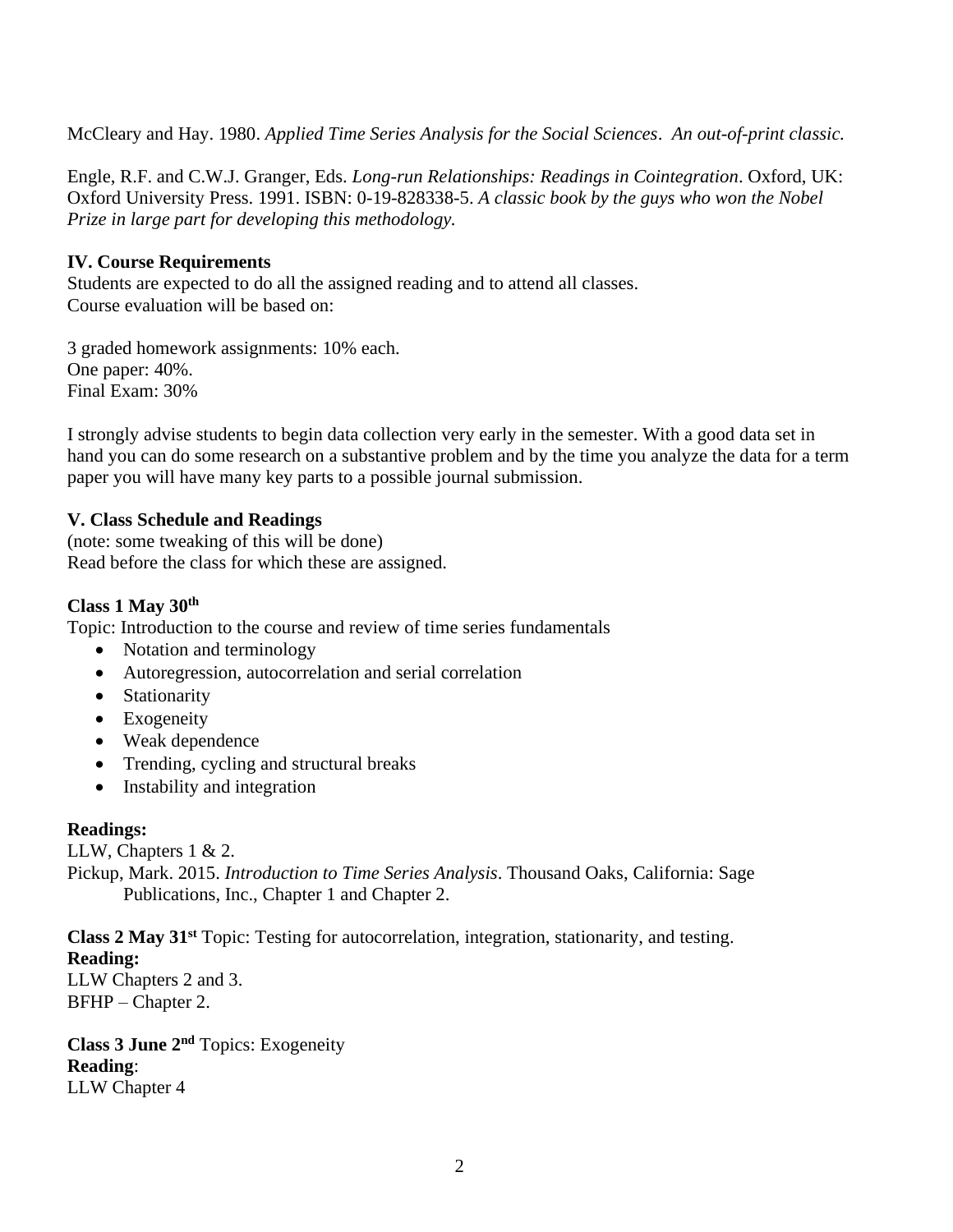**Class 4 June 6 th** Topic: Regression Models for Stationary Time Series.

## **Reading:**

LLW Chapter 5 BFHP – Chapter 3.

## **Class 5 June 7 th** Topic: The ADL and the GECM

## **Readings**:

Matthew Lebo, Patrick Kraft, and Ellen Key. 2022. "Cointegration testing with the GECM" *Political Science Research Methods*.

Matthew Lebo and Taylor Grant. 2016. "Equation Balance and Dynamic Political Modeling." *Political Analysis* 24(1): 69-82.

Mark Pickup and Paul Kellstedt. 2022. "Balance as a pre-estimation test for longitudinal analysis." *Political Analysis.*

## **Recommended:**

Keele, Luke. 2007. "Social Capital and the Dynamics of Trust in Government." *American Journal of Political Science* 51(2): 241–254.

Casillas, Christopher J, Peter K Enns, and Patrick C Wohlfarth. 2011. "How Public Opinion Constrains the US Supreme Court." *American Journal of Political Science* 55(1): 74–88.

De Boef and Keele. 2008. "Taking Time Seriously." *AJPS.*

**Class 6 June 9th** Topic: Unit Roots, Cointegration, and Error Correction Models.

## **Reading**:

### LLW Chapter 6.

BFHP – Chapter 5-6.

Murray, Michel P. 1994. "A Drunk and Her Dog: An Illustration of Cointegration and Error Correction." *The American Statistician* 48:37-9.

Clarke, Harold D. and Marianne C. Stewart. 1994. "Prospections, Retrospections, and Rationality: The 'Bankers' Model of Presidential Approval Reconsidered." *AJPS*, 38(4):1104-23.

## **Recommended**:

Durr, R. 1993. "What Moves Policy Sentiments." *APSR* 87(1):158-172.

- Engle, R.F. and Clive W.J. Granger. 1991. *Long Run Econometric Relationships: Readings in Cointegration*. New York: Oxford University Press.
- Grant, Taylor and Matthew Lebo. 2016. "Error Correction Methods with Political Time Series." *Political Analysis* 24(1) 3-30*.*
- Luke Keele, Suzanna Linn, and Clayton Webb. 2016. "Treating Time with all Due Seriousness." *Political Analysis* 24(1) 31-41.

# **Class 7: June 13th**

Topic: Near Integration, Fractional Integration, and Fractional Cointegration.

## **Reading**:

BFHP Chapter 7.

Enders. Chapter 4.

- Box-Steffensmeier, Janet M. and Renee M. Smith. 1996. "The Dynamics of Aggregate Partisanship." *American Political Science Review* 90(3):567-80.
- Clarke, Harold D. and Matthew J. Lebo. 2003. "Fractional (Co)integration and Governing Party Support in Britain. *British Journal of Political Science* 33:283-301.
- DeBoef, Suzanna and Jim Granato. 1997. "Near-Integrated Data and the Analysis of Political relationships." *American Journal of Political Science*, 41(2):619-40.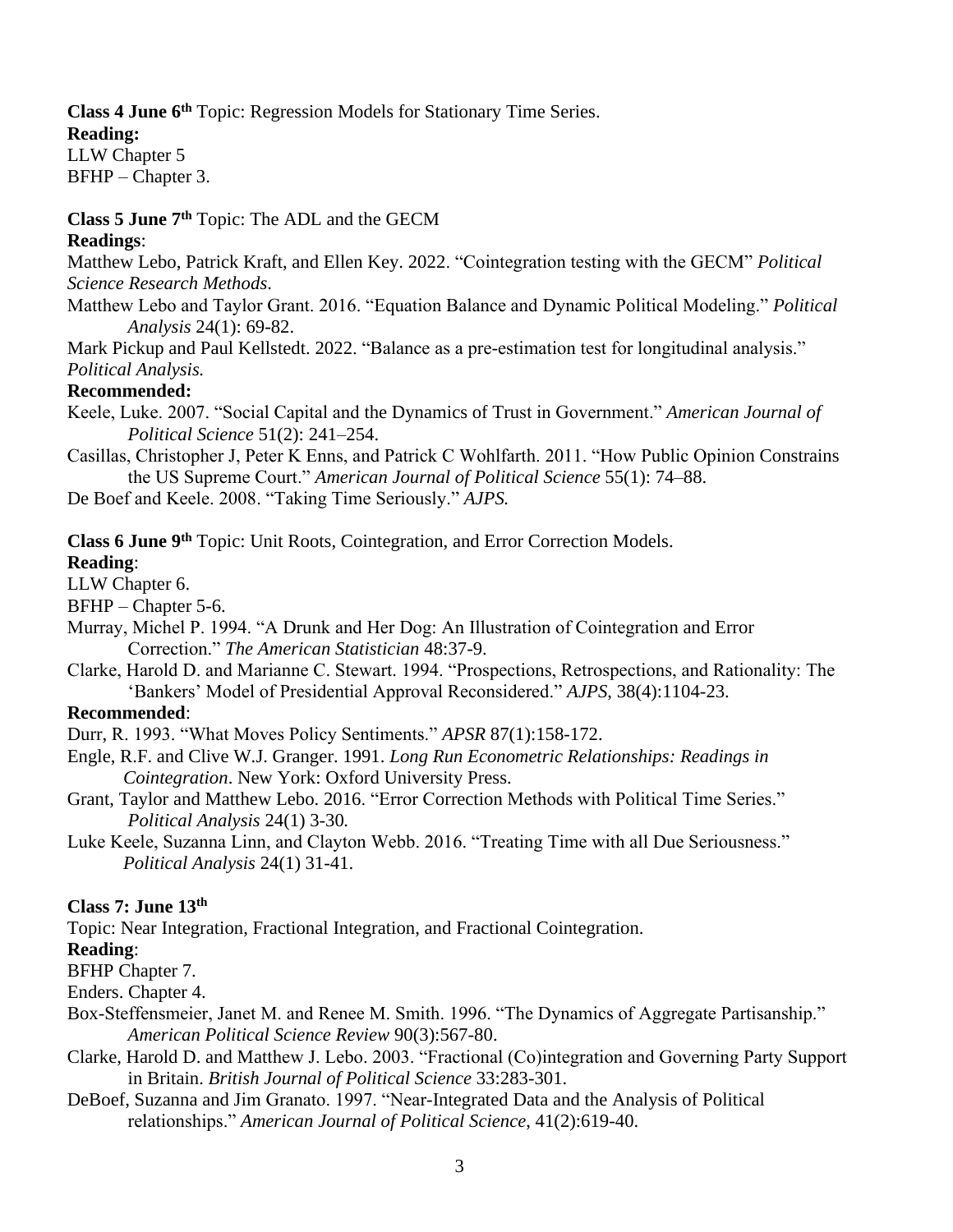## **Recommended**:

- DeBoef, Suzanna. 2000. "Modeling Equilibrium Relationships: Error Correction Models with Strongly Autoregressive Data." *Political Analysis* 9(1):78-94.
- Lebo, Matthew J., Robert Walker and Harold Clarke. 2000. "You Must Remember This: Dealing with Long Memory in Political Analyses." *Electoral Studies* 19:31-48.

## **Class 8: June 14th**

Topic: Bounds Approaches to Inference with Time Series

## **Readings**:

LLW Chapter 7.

- Clayton Webb, Suzanna Linn, and Matthew Lebo. "Beyond the Unit Root Question: Drawing Inferences about Long Run Relationships Given Uncertain Univariate Dynamics."
- Clayton Webb, Suzanna Linn, and Matthew Lebo. Forthcoming. "A Bounds Approach to Inference using the Long Run Multiplier." *Political Analysis.*
- Philips, Andrew Q. 2018. "Have your cake and eat it too? Cointegration and dynamic inference from autoregressive distributed lag models."

## **Recommended:**

Pesaran, M. Hashem, Yongcheol Shin, and Richard J. Smith. "Bounds Testing Approaches to the Analysis of Level Relationships." *Journal of Applied Econometrics* 16:289-326.

**Class 9 June 16th** Topic: Time Series Regression Models and Election Forecasting

## **Reading**:

Time Series Regression Models:

Gujarati 17.

Hamilton 8-9.

DeBoef and Keele. 2008. "Taking Time Seriously." *American Journal of Political Science*.

Forecasting:

BFHP Second half of Chapter 7

- Pindyck, Robert and Daniel L. Rubenfeld, "Estimating and Forecasting with Time Series Models" Chapter 18 in *Economic Models and Econometric Forecasting* 4<sup>th</sup> Ed. NY: McGraw Hill, 1998: 549-579.
- Lebo and Norpoth. 2007. "The PM and the Pendulum: Dynamic Forecasting of British Elections." **Recommended**:

Pindyk and Rubenfeld, Sections 6.2 and 9.1.

# **Class 10 June 20 th**

Topic:

Topic: Vector Autoregression, Exogeneity, Granger Causality, and Seemingly Unrelated Regressions Reading:

LLW. *A Practical Guide to Time Series Analysis*. Cambridge University Press. Chapters 8-9.

### BFHP – Chapter 4.

Recommended:

- Freeman, John R. 1983. "Granger Causality and the Time Series Analysis of Political Relationships." *American Journal of Political Science* 27:327-358.
- Freeman, John, J. Williams, and T. Lin. 1989. "Vector Autoregression and the Study of Politics." *American Journal of Political Science:* 842:77.
- Brandt, Patrick T., John T. Williams. 2007. Multiple Time Series Models. Thousand Oaks, California: Sage Publications, Inc., Chapters 2 (remainder) and 3.